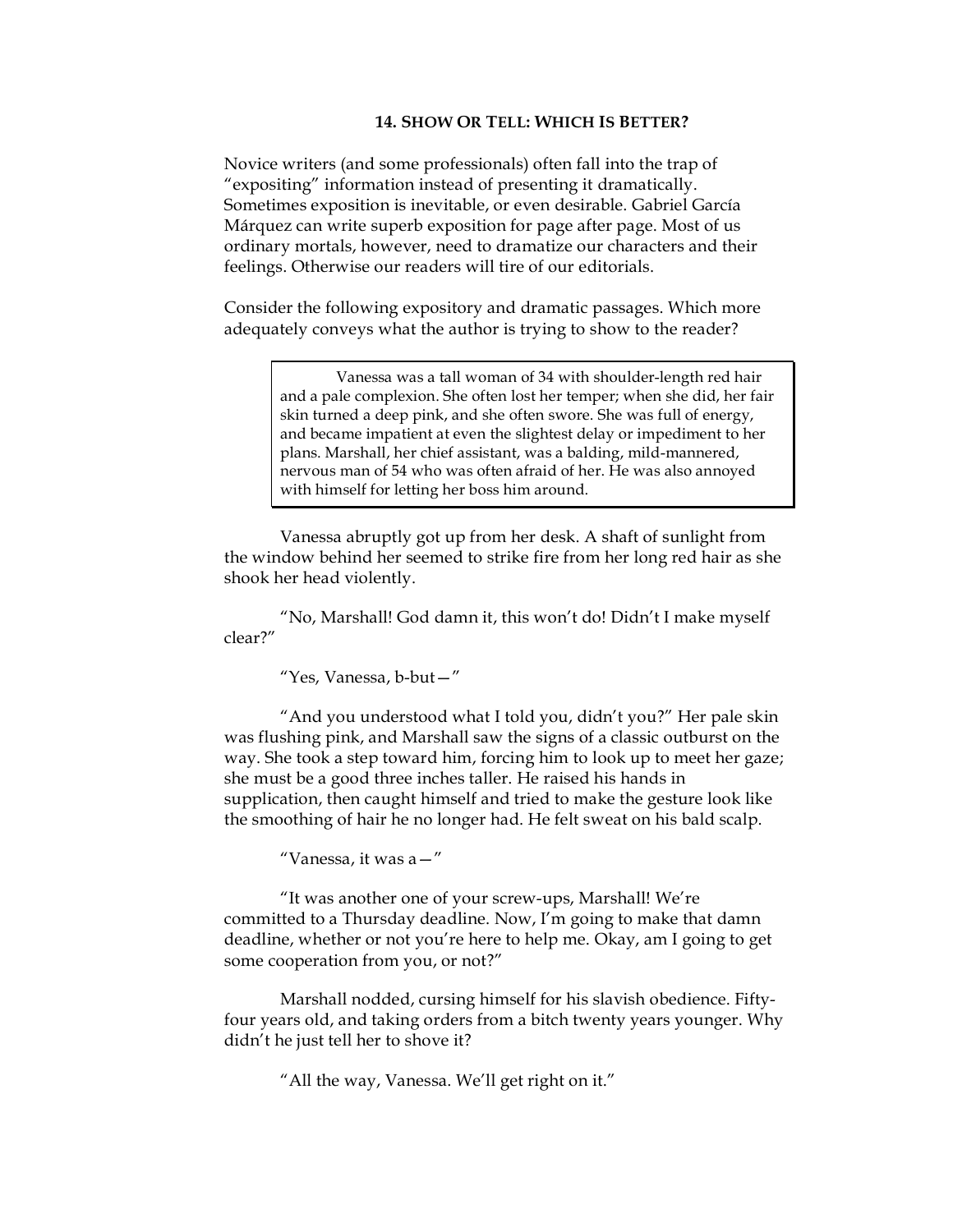"Damn well better." Her voice softened; the pink faded from her cheeks. "Okay, let's get going."

**Comment:** A paragraph of exposition has turned into a scene: the portrayal of a conflict and its resolution. The scene has also prepared us for further scenes. Maybe Marshall's going to destroy himself for Vanessa, or poison her; maybe Vanessa's going to learn how to behave better. Most importantly, the authorial judgments in the exposition are now happening in the minds of the characters and the mind of the reader—who may well agree with Marshall, or side with Vanessa.

Here's another example:

Jerry was 19. Since leaving high school a year before, he had done almost nothing. He had held a series of part-time jobs, none of them lasting more than a few weeks. His girl friend Judy, meanwhile, was holding down two summer jobs to help pay for her second year of college. Jerry controlled her with a combination of extroverted charm and bullying sulkiness. Secretly he envied her ambition and feared that she would leave him if he ever relaxed his grip on her.

"Hey, good-lookin'," Jerry said as he ambled into the coffee shop and took his usual booth by the window.

"Hi," said Judy. She took out her order pad.

"Hey, I'm real sorry about what I said last night. I was way outa line."

"Would you like to order?"

"Hey, I said I was *sorry*, all right? Gimme a break."

"That's fine. But Murray says not to let my social life get in the way of my job. So you've got to order something for a change."

He snorted incredulously. "Hey, I'm broke, babe."

She stared out the window at the traffic. "You can't hang out here all day for the price of a cup of coffee, Jerry. Not any more. Murray says he'll have to let me go if you do."

"Well, tell him to get stuffed."

"Jerry, be reasonable. I *can't*. I need…this…job."

"Christ, you already got the job at the movie theatre."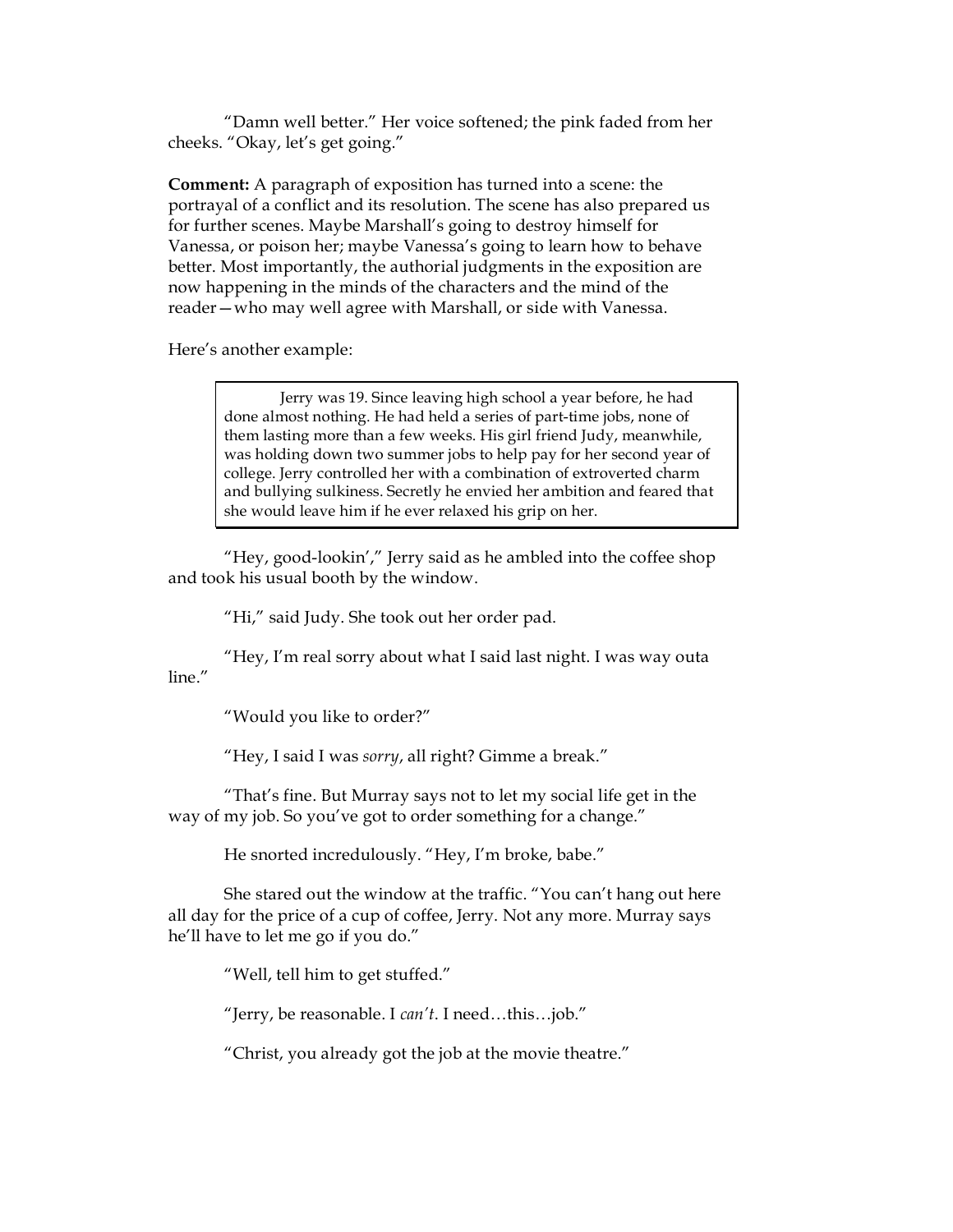"That's nights, and it hardly pays anything. I've got my whole second year at college to pay for this summer. Jerry, maybe we can talk about this after I get off work, okay?"

"Yeah, right. See you Labor Day, then."

"Jerry, don't be a smartass. See you at four, okay?"

He got up, shrugging. "Yeah, sure. Guess I'll go over to the bus station and read comic books until then." He glared at her. "Don't be too nice to the guys who come in here. I find out you been fooling around with anybody, you know you're in trouble, right?"

"Right, Jerry. I'm really sorry. See you later."

**Comment:** Again we have a conflict that promises to lead to further conflicts and their resolution. We want to know if Judy will ditch Jerry, or Jerry will smarten up. Their relationship reveals itself through their dialogue, not through the author's editorializing.

Note that both these examples involve a *power struggle.* Someone is determined to be the boss, to get his or her way. Most scenes present such a struggle: someone decides on pizza or hamburgers for dinner, someone chooses the date for D-Day, someone comes up with the winning strategy to defeat the alien invaders or elect the first woman president. We as readers want to see the resources thrown into the struggle: raw masculinity, cynical intelligence, subtle sexual manipulation, political courage, suicidal desperation.

Depending on which resources win, we endorse one myth or another about the way the world operates: that raw masculinity always triumphs, that political courage leads nowhere, and so on. Of course, if we are writing ironically, we are rejecting the very myths we seem to support. By using raw macho bullying mixed with a little self-pity, Jerry seems to win his power struggle with Judy. But few readers would admire him for the way he does it, or expect him to succeed in the long term with such tactics.

Think carefully about this as you develop your scenes. If your hero always wins arguments in a blaze of gunfire, he may become awfully tiresome awfully fast. If your heroine keeps bursting into tears, your readers may want to hand her a hankie and tell her to get lost. Ideally, the power struggle in each scene should both tell us something new and surprising about the characters, and hint at something still hiding beneath the surface—like the insecurity that underlies Jerry's and Vanessa's bullying.